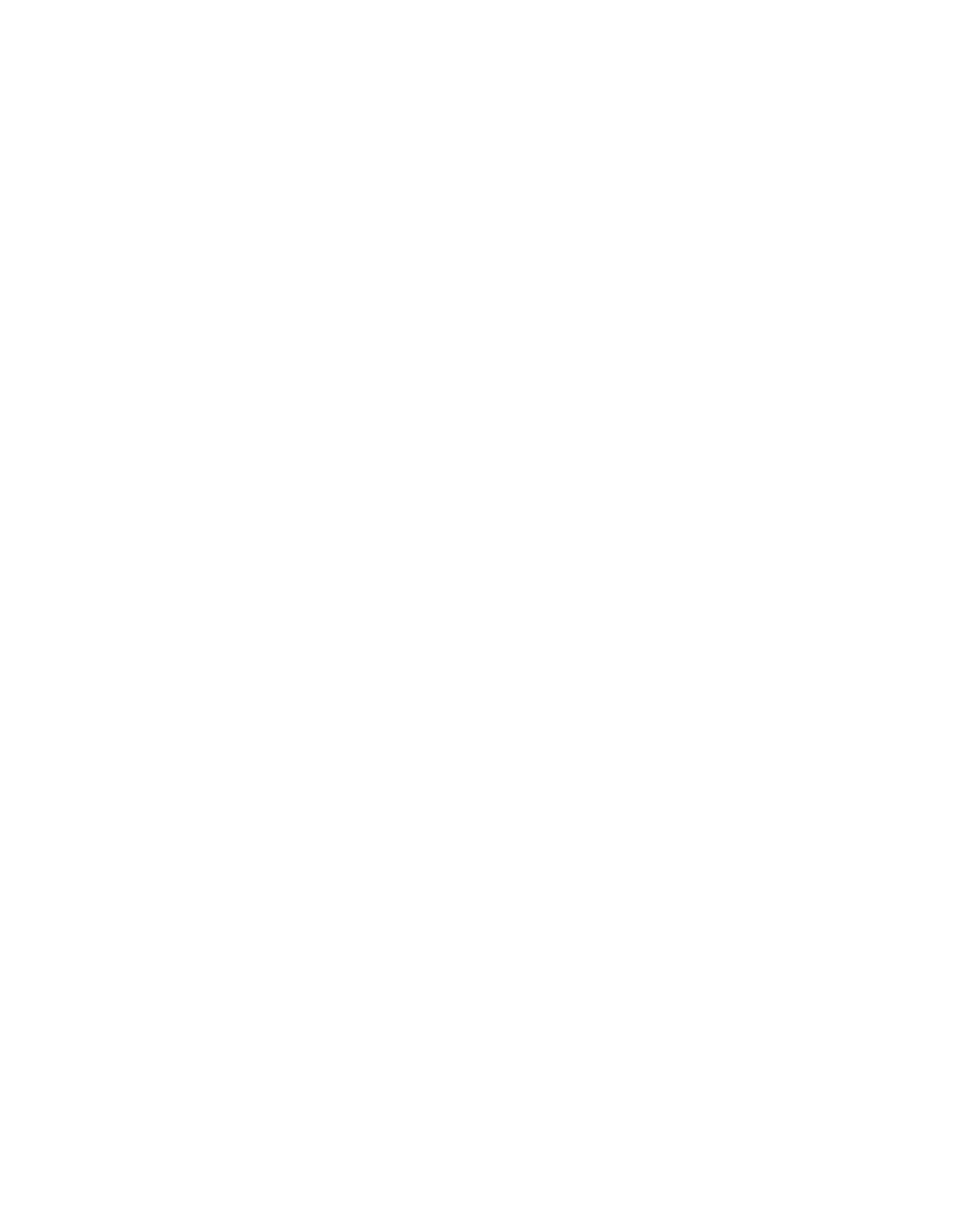Apply: David Wong, School of Computational Sciences, MS 5C3, George Mason University, Fairfax, VA 22030-4444. Individuals should also arrange to have three letters of recommendation sent to the same address. The application period will remain open until the position is filled; however, review of applications will commence on 15 April 2003, with the intent of filling the position(s) as quickly as possible. Salary will be commensurate with experience. Depending on budgetary resources, position(s) will commence in August of 2003.

George Mason University is an Affirmative Action/Equal Employment Opportunity Employer. We strongly encourage women and minority candidates to apply.

**\*VIRGINIA, FREDERICKSBURG 22401.**  Mary Washington College invites applications for a one-year **Visiting Assistant Professor or Visiting Instructor in Human Geography** to begin in August 2003. The department seeks an individual with a strong background in world-systems theory to teach an introductory human geography course, Geography and Civilization. The course uses a world-systems framework to examine world history geographically. A sample syllabus for the course is on the department's website, http://www.mwc.edu/geog/. Additionally, the individual will teach upper-level courses in his/her specialty or region. The applicant should be committed to teaching motivated, disciplined undergraduate students in a liberal arts curriculum. A Ph.D. is preferred, but ABD will be considered.

Send a letter of application, curriculum vitae, and names and contact information for three references. Review of applications begins 30 March 2003 and continues until the position is filled. APR 03-57.

Apply: Dr. Joseph Nicholas, Chair, Department of Geography, Mary Washington College, 1301 College Avenue, Fredericksburg, VA 22401. Voice 540-654-1470. E-mail jnichola@ mwc.edu. In a continuing effort to enrich its academic environment and provide equal educational and employment opportunities, Mary Washington College actively encourages women and minorities to apply.

**WYOMING, LARAMIE 82701-3165.** Remote Sensing - Terrestrial Ecosystems. The Department of Botany, University of Wyoming, seeks a full-time, 9-month, tenure-track **assistant professor** in **remote sensing of terrestrial ecosystems**, starting August 2003. MAR 03-40

Apply: http://uwadmnweb.uwyo.edu/botany/ Bot%20ad.htm.

## **INTERNATIONAL**

**\*CHINA, HONG KONG.** The Chinese University of Hong Kong. Department of Geography and Resource Management. **Assistant Professor** (Ref. 03/021(441)/2) (closing date: 6 May 2003) Applicants should have (i) a PhD degree in human geography specializing in development issues in Pacific Asia; and (ii) knowledge of societal responses to resource problems, natural hazards and the calls for sustainability. Appointment will initially be made on fixed-term contract basis for two years from August 2003, renewable subject to mutual agreement and funding.

Annual Salary and Fringe Benefits: Salaries will be highly competitive. Starting salary will be commensurate with qualifications and experience.

The University provides a competitive benefit package which includes housing benefit for eligible appointees and a contract-end gratuity.

Further information about the University and the general terms of service for teaching appointees is available on our homepage at http://www.cuhk.edu.hk. The terms and conditions of service mentioned herein are for reference only and are subject to revision by the University from time to time.

Please send full resume, copies of academic credentials, a publication list and/or abstracts of selected published papers, together with names, addresses and fax numbers/e-mail addresses of three referees to whom applicants' consent has been given for their providing references (unless otherwise specified), to the address below. APR 03-67-1.

Apply: Personnel Office, The Chinese University of Hong Kong, Shatin, New Territories, Hong Kong (Fax: (852)2603 6852) on or before 6 May 2003. Please quote the reference number and mark 'Application - Confidential' on cover. The Personal Information Collection Statement will be provided upon request. ■